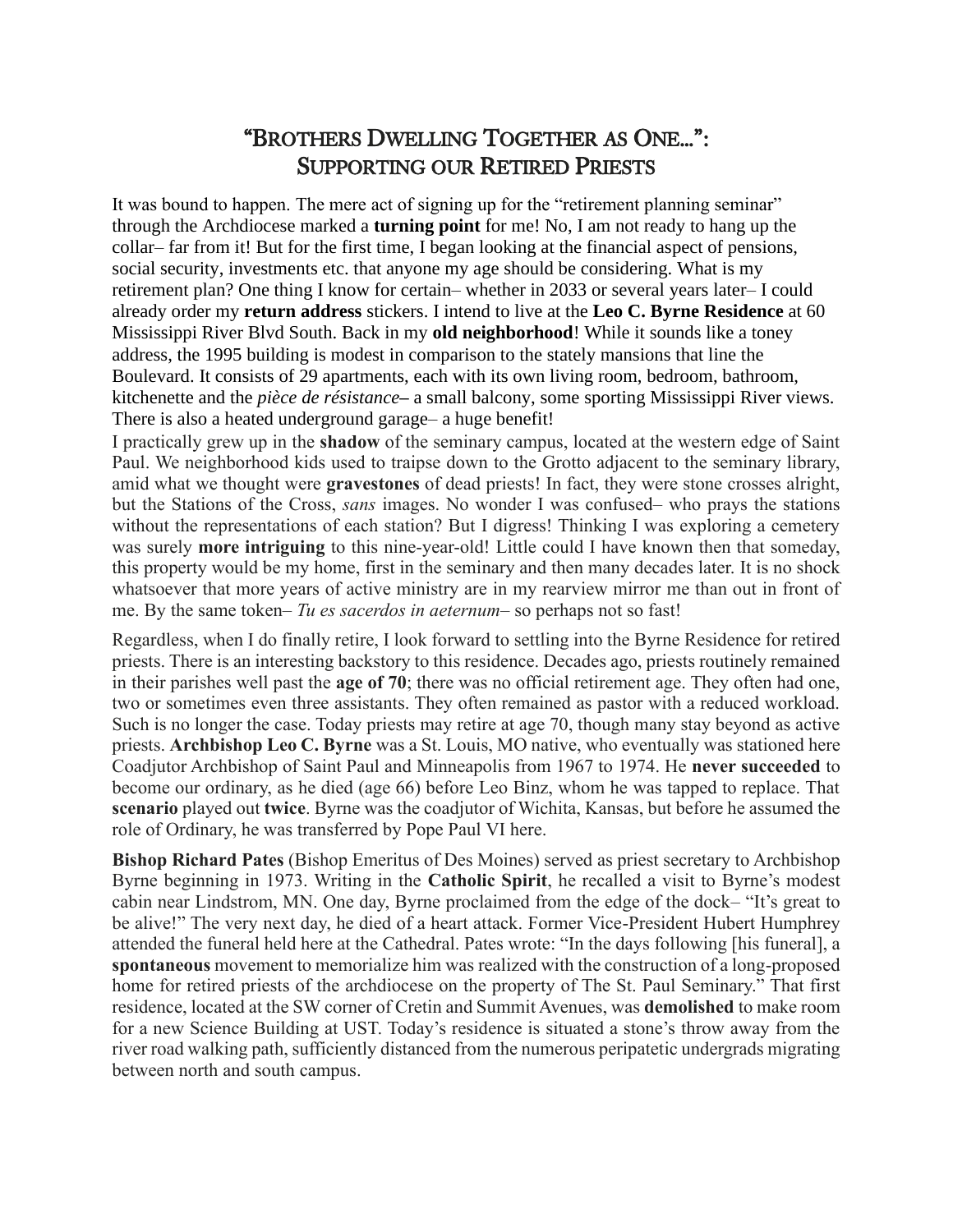So, what **updates** are needed in a nearly 30-year-old building? An assessment of the entire building revealed that updates need to be implemented to address several issues: the need for exterior caulking, updates to the HVAC system, elevator system modernization, exterior stone cleaning, painting, window/ storm door replacements, and roof replacement. Additionally, the individual suites will be modernized. Kitchenettes will be outfitted to accommodate limited in-room cooking. This is an **independent living** complex, meaning that no priest may live there if he requires assisted living. Some priests currently at the Byrne residence have been ordained for 50, even 60+ years! **One** marked his **71st anniversary** last week! The residence also includes its own chapel and a common dining room, providing three squares per day. "How good and how pleasant it is, when brothers dwell together as one!" See Psalm 133:1

Our retired priests are remarkable men, whose **zeal** has inspired me. They make themselves available to assist in parishes and the wisdom gained from their accumulated experience is invaluable. I encourage you to consider a **financial gift** in support of the **renovation** of the Leo C. Byrne Residence. The \$6 million campaign will provide much needed updates and safety enhancements that will benefit the next generation of retired priests. Someday, I hope that number includes me. While **not in a hurry** to retire by any stretch, it is comforting to know that the Archdiocese is committed to maintaining this residence and keeping it **affordable** (rent is capped at 2/3 of full pension) for priests who have given a **lifetime of service** to the lay faithful. **Envelopes** are available on tables by the **four piers**. Thank you for your prayerful consideration of a gift to the campaign.

- Today (Sunday) marks the **75th anniversary** of the post-World War II **"Marshall Plan,"** named after U.S. Secretary of State, George C. Marshall. His plan to rebuild Europe– a **massive** undertaking– was unveiled at Harvard's commencement exercises. For his efforts, Marshall was awarded the **Nobel Peace Prize** in 1953.
- Peruse the advertisements on the back of today's bulletin. I encourage your patronage of the businesses and services. LPi has been using **heavier** paper (at our suggestion!), so that the beautiful cover photos do not bleed through the lighter paper. Thank you **LPi!** And thank you parishioners for noticing!
- Former Twins, now Yankees 3B **Josh Donaldson**, twice called White Sox All-Star Tim Anderson **"Jackie,"** leading to a one game suspension– it clearly should have been more! Thankfully, Donaldson apologized, including to the Robinson family. I am 100% for forgiveness, but in 2022, this behavior is puerile, reprehensible and mind baffling.
- I fully support the idea floated by **President Joe Biden** of making available federal funds to **demolish** and then **rebuild** Robb Elementary School in Uvalde, TX. I can't imagine a current student entering that building without being traumatized. A new school incorporating the latest security technology speaks volumes– our children come first.
- The Federal Uniform Drinking Age Act of 1984 set the **minimum** legal **drinking age** to 21 years. Mindful that the 26th amendment lowered the voting age to 18, President Reagan shrewdly tied it to **federal highway funding**, allowing the government to withhold 10% from states not adopting the standard. Reagan made the right call. While respectful of the 2nd Amendment, may our nation make the right call about the requirements (including age) for purchasing arms.

Sincerely in Christ,